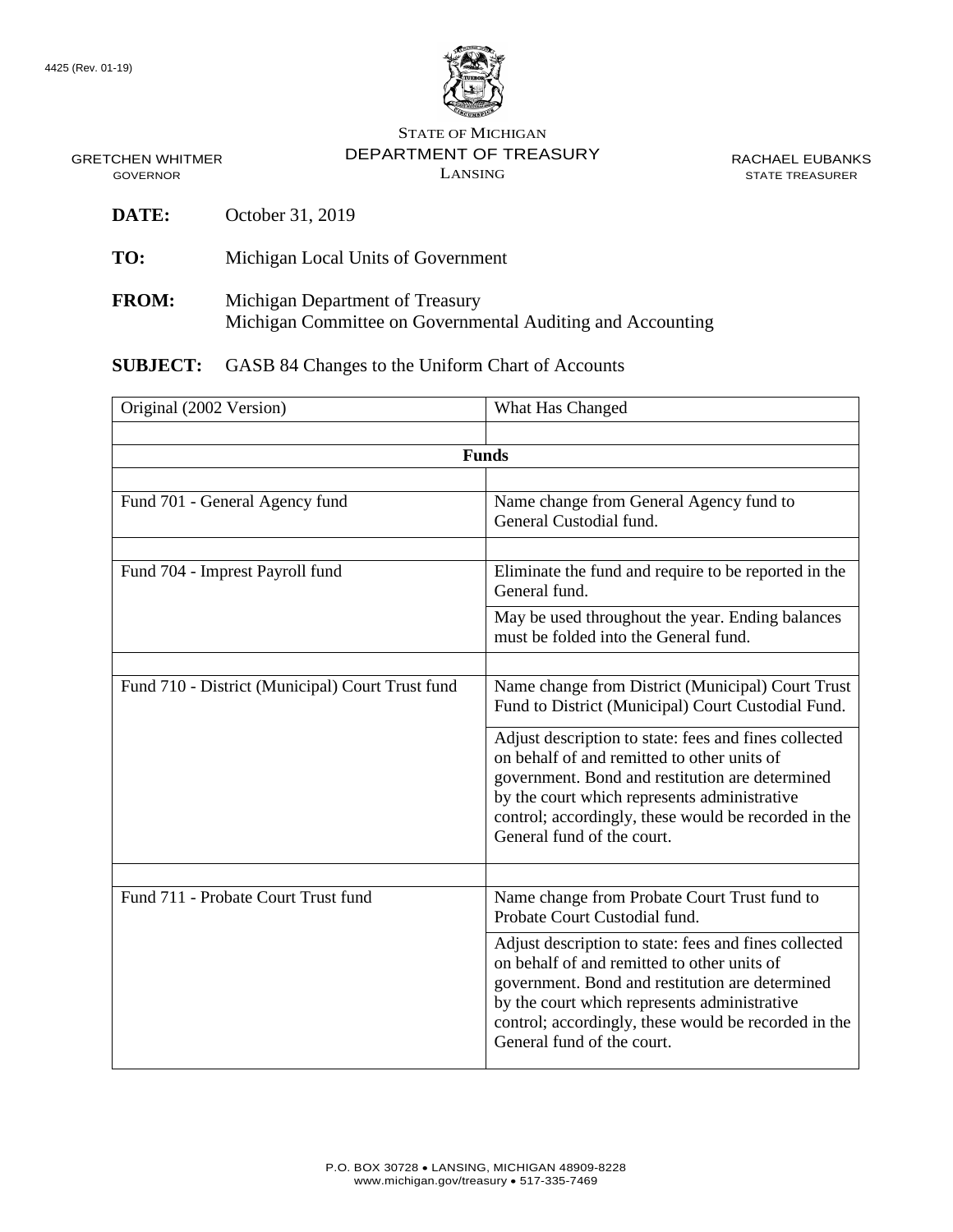| Original                                                                                                                     | What Has Changed                                                                                                                                                                                                                                                                              |  |
|------------------------------------------------------------------------------------------------------------------------------|-----------------------------------------------------------------------------------------------------------------------------------------------------------------------------------------------------------------------------------------------------------------------------------------------|--|
|                                                                                                                              |                                                                                                                                                                                                                                                                                               |  |
| Fund 712 - Trial Court Trust fund                                                                                            | Name change from Trial Court Trust fund to Trial<br>Court Custodial fund.                                                                                                                                                                                                                     |  |
|                                                                                                                              | Adjust description to state: fees and fines collected<br>on behalf of and remitted to other units of<br>government. Bond and restitution are determined<br>by the court which represents administrative<br>control; accordingly, these would be recorded in the<br>General fund of the court. |  |
| Fund 714 - Inmates' Trust fund                                                                                               | Suggested Changes: Name change from Inmates'<br>Trust fund to Inmates' Custodial fund.                                                                                                                                                                                                        |  |
|                                                                                                                              | <b>Additions</b>                                                                                                                                                                                                                                                                              |  |
|                                                                                                                              |                                                                                                                                                                                                                                                                                               |  |
| Account 401 (Taxes control)                                                                                                  | Adjust description to state: These accounts are<br>available for use in fiduciary activities. Taxes<br>collected on behalf of another local unit should be<br>recorded within the account that most appropriately<br>describes the collection.                                                |  |
|                                                                                                                              |                                                                                                                                                                                                                                                                                               |  |
| Accounts 665 (Interest), 666 (Dividends), 669<br>(Investment Gains and Losses), 674 (Private<br>Contributions and Donations) | Adjust description to state: This account is<br>available for use in fiduciary activities.                                                                                                                                                                                                    |  |
|                                                                                                                              |                                                                                                                                                                                                                                                                                               |  |
| Account 686 - Open for Other Revenue                                                                                         | Suggested Changes: Name change from Open for<br>Other Revenue to Miscellaneous Other Additions<br>(Fiduciary Additions).                                                                                                                                                                      |  |
|                                                                                                                              | Adjust description to state: This account is<br>available for use in fiduciary activities. This can be<br>pointed off.                                                                                                                                                                        |  |
|                                                                                                                              |                                                                                                                                                                                                                                                                                               |  |
| <b>Deductions</b>                                                                                                            |                                                                                                                                                                                                                                                                                               |  |
|                                                                                                                              |                                                                                                                                                                                                                                                                                               |  |
| Accounts 723 - Retiree Benefit Payments                                                                                      | Move to 874                                                                                                                                                                                                                                                                                   |  |
|                                                                                                                              | Adjust description to state: This account is<br>available for use in fiduciary activities.                                                                                                                                                                                                    |  |
|                                                                                                                              |                                                                                                                                                                                                                                                                                               |  |
| <b>Account 803 - Administrative Services</b>                                                                                 | Adjust description to state: This account is<br>available for use in fiduciary activities.                                                                                                                                                                                                    |  |
|                                                                                                                              |                                                                                                                                                                                                                                                                                               |  |
| Account 964 - Refunds and Rebates                                                                                            | Adjust description to state: This account is<br>available for use in fiduciary activities.                                                                                                                                                                                                    |  |